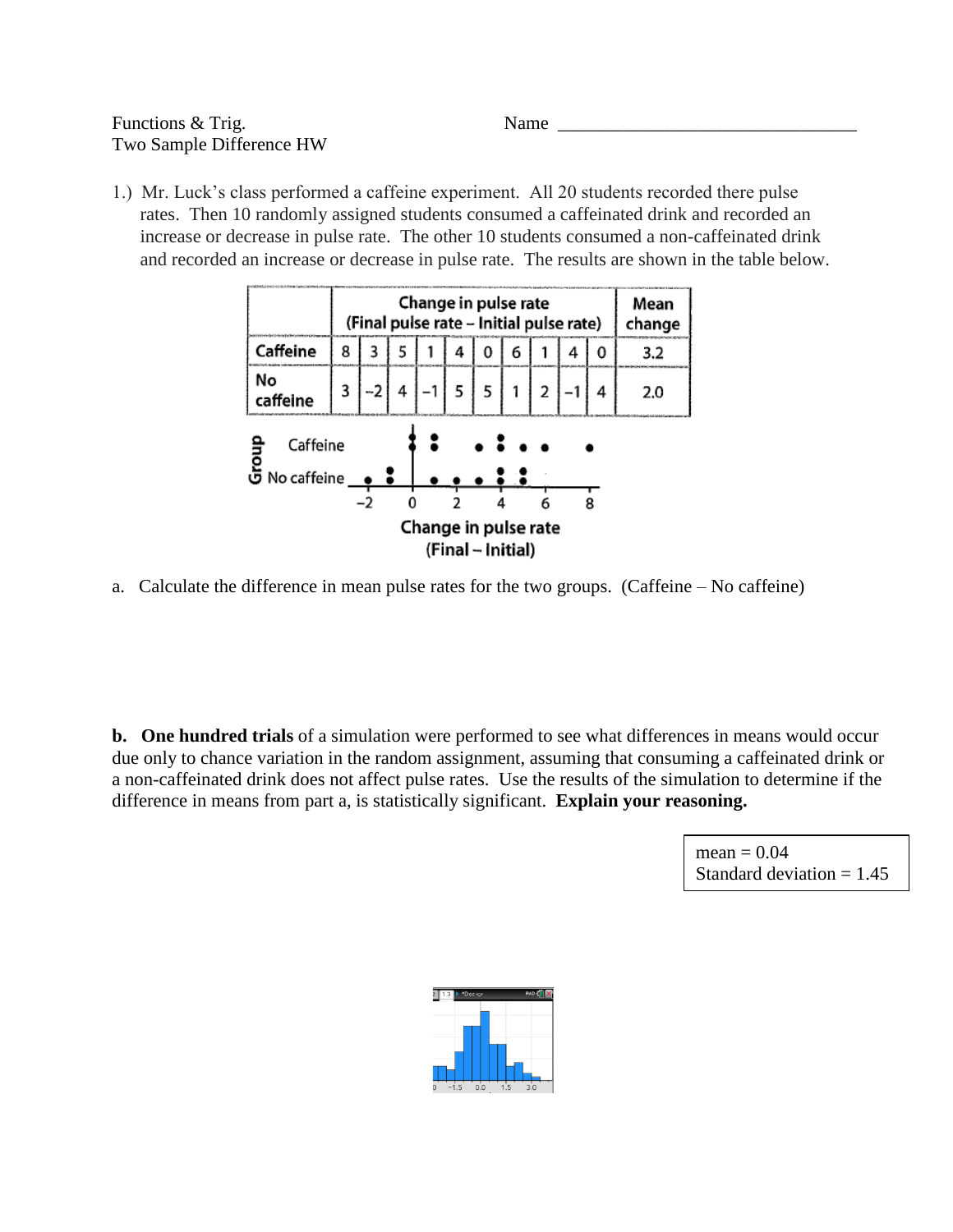2.) Seventy-two students are randomly divided into two equally-sized groups. Each member of the first group (group 1) is to meet with a tutor after school twice each week for one hour. The second group (group 2) is given an online subscription to a tutorial account that they can access for a maximum of two hours each week. Students in both groups are given the same tests during the year. A summary of the two groups' final grades is shown below:

| Group 1 | Group 2 $ $ |
|---------|-------------|
| 80.16   | 83.8        |
| 6.9     | 5.2         |

Calculate the mean difference in the final grades (group  $1 -$  group 2) and explain its meaning in the context of the problem.

A simulation was conducted in which students' final grades were re-randomized **500 times**.



Use the simulation to determine if there is a significant difference in the final grades. **Explain.**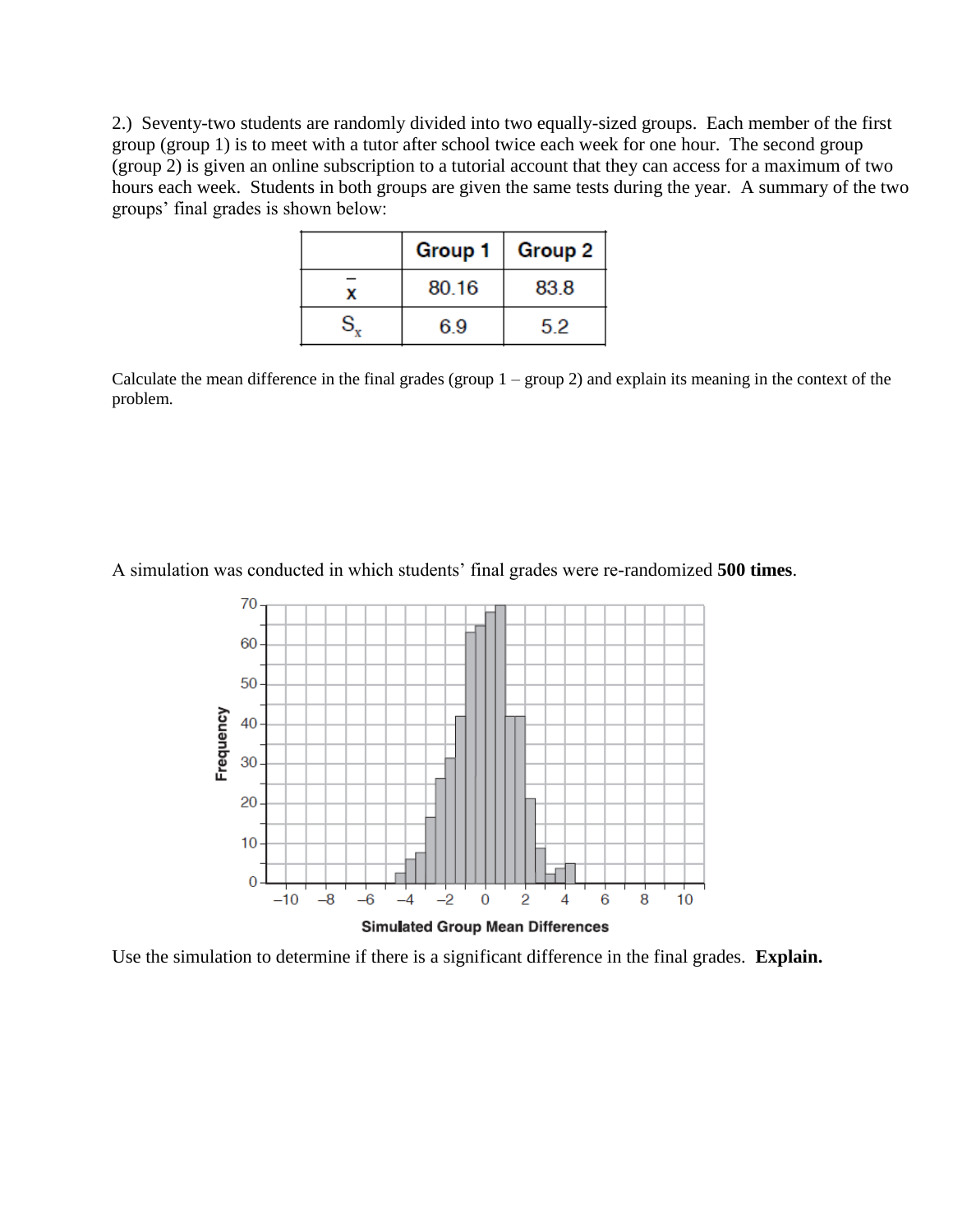3.) The department of agriculture at a university was interested in determining whether a preservative was effective in reducing discoloration in frozen strawberries. A sample of 50 ripe strawberries was prepared for freezing. Then the sample was randomly divided into two groups of 25 strawberries each. Each strawberry was placed into a small plastic bag. The 25 bags in the control group were sealed. The preservative was added to the 25 bags containing strawberries in the treatment group, and then those bags were sealed. All bags were stored on  $0^{\circ}$ C for a period of 6 months. At the end of this time, after the strawberries were thawed, a technician rated each strawberry's discoloration from 1 to 10, with a low score indicating little discoloration.

The dotplots below show the distributions of discoloration rating for the control and treatment groups.



Researchers at the university decided to calculate a 95% confidence interval for the difference in mean discoloration rating between strawberries that were not treated with preservative and those that were treated with preservative. The 95% confidence interval was (0.16, 2.72).

Is there a significant difference in the population mean discoloration ratings for the treated and untreated strawberries? **Explain.**